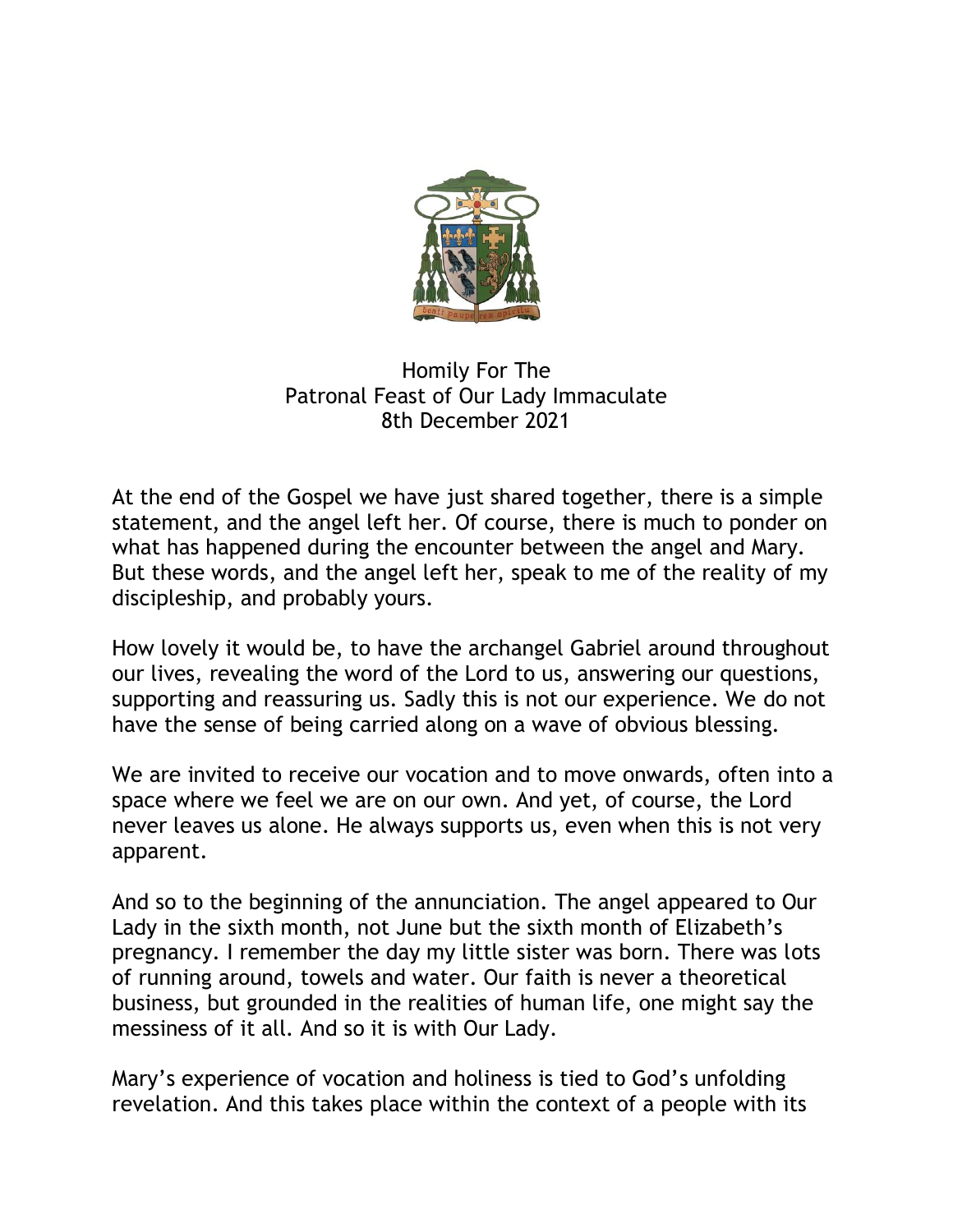own story and culture. Gathered here today in the Cathedral, we represent our diocesan family throughout the communities of this local church. We too have a calling from the Lord, we are to bear fruit as missionary disciples.

This is part of an unfolding story of salvation, and this moment follows on from the revelation to Zechariah that his wife is to bear the precursor, the one who will prepare the way. In that moment, Zechariah is unbelieving and unable to speak. Mary is believing and then able to speak, and she speaks precisely as a mother with a child in her womb.

As we celebrate the principal patronal feast of our diocese, we too are called to speak God's word. This demands the openness of faith. May we never become dumb in the words of joyful proclamation and charitable action, which is evangelisation at its best.

So let's think now about the ability to gift ourselves to others, or another way of looking at this, our capacity for generosity. This begins with a docility to the Holy Spirit, a willingness to embrace what the Lord wants for us. We may understand generosity by reflecting on the Annunciation and Our Lady's response to what is asked of her. She does not become a part-time mother, but one that gives herself completely to the work of motherhood. Neither is this vocation reduced to a series of tasks. More fundamentally, Mary's relationship with her vocation creates a relationship between herself and Jesus. It is the same with ourselves.

What we do must always spring like a fountain from who we are. Generally speaking, this is what does happen. This is why Jesus tells us,

'In the same way, every good tree bears good fruit, but the bad tree bears bad fruit. A good tree cannot bear bad fruit, nor can a bad tree bear good fruit.' (Mt 7.17-18)

It seems to me, a problem for disciples is striving to act in certain ways, an acting that is challenged by the fact it is not rooted in who the disciple really is. Our Lady is good at mothering, precisely because she has the capacity to be a mother in her being. This is not about the constant struggle we all have with virtue and holiness. But we cannot reduce our discipleship to what we are doing. Just think about the saints